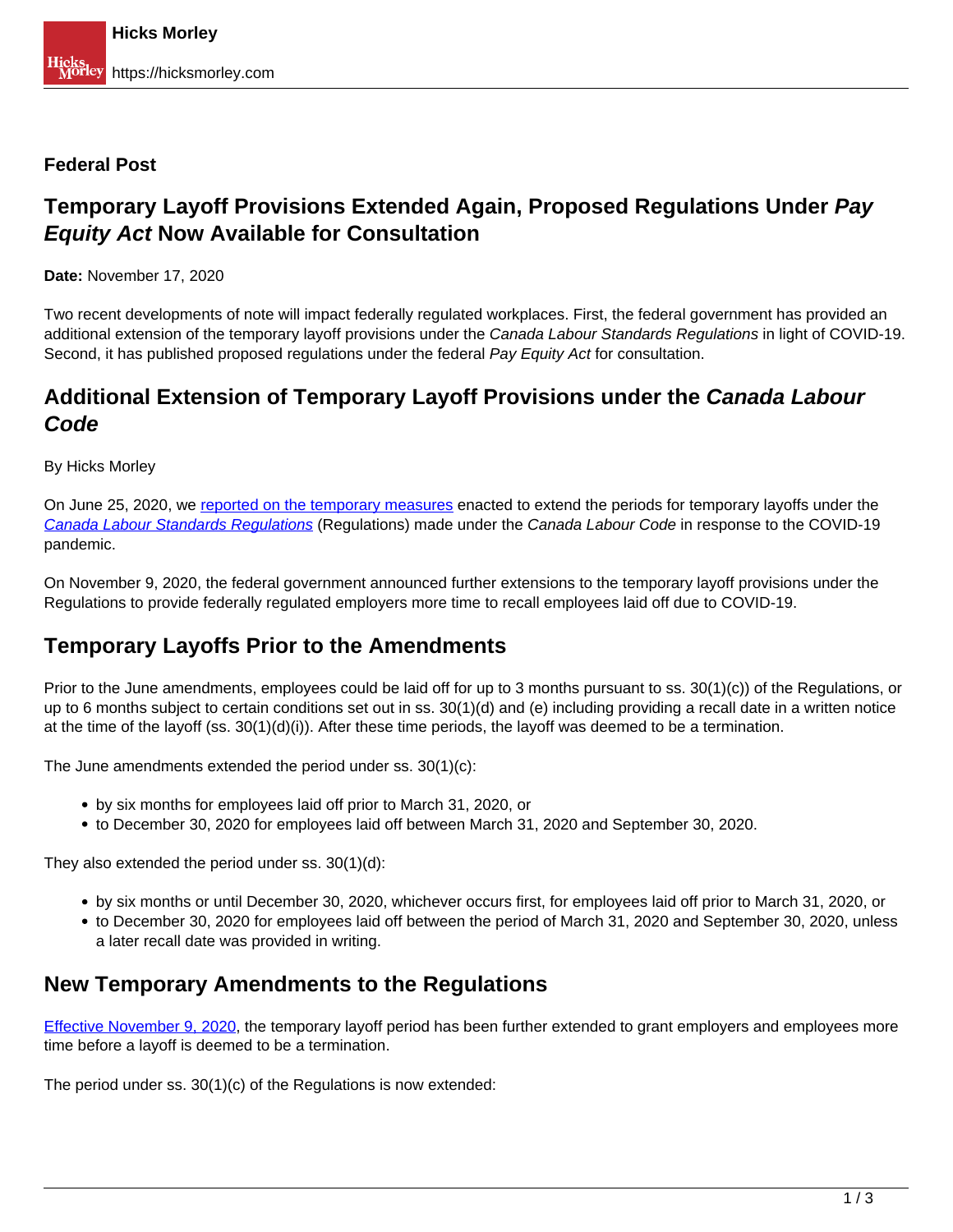- by 9 months after the day on which it would otherwise end (an employer would have up to 12 months to recall the employee before the lay-off is deemed to be a termination of employment), or
- to March 31, 2021 for employees laid off between March 31, 2020 and December 31, 2020.

The fixed date or fixed period in the written notice given under ss.  $30(1)(d)(i)$  of the Regulations is now extended:

- by 9 months or to March 31, 2021, whichever occurs first, for employees laid off prior to March 31, 2020, or
- to March 31, 2021 for employees laid off between March 31, 2020 and December 31, 2020, unless a later recall date or fixed period was provided in a written notice.

(Editor's Note: The Regulations giving effect to these changes were published on November 25, 2020.)

These new amendments are temporary and:

- do not apply to layoffs occurring after December 31, 2020
- do not apply retroactively to employees whose employment was terminated prior to June 22, 2020, or prior to November 9, 2020 (because their employers did not apply the extension provided by the June amendments)
- do not apply, among others, to employees under a collective agreement that contains recall rights or a minimum work guarantee
- do not affect an employer's termination and severance pay obligations under the Canada Labour Code.

The duration of the employee's layoff will continue to count towards their employment and will factor into the calculations for termination and severance pay if their employment is eventually terminated.

Employers intending to use this temporary layoff should advise their employees by providing a new written notice with the new recall date.

Please contact your regular Hicks Morley lawyer should you require more information about these changes.

### **Mind the Gap! Federal Pay Equity Proposed Regulations Available for Consultation**

#### By Andrew Movrin

On November 14, 2020, the federal government published proposed Pay Equity Regulations (Proposed Regulations) for consultation. The Proposed Regulations will support the implementation of the federal Pay Equity Act (Act), which enacts a new proactive pay equity regime and ensures that, on average, women and men in federally regulated public and private sector workplaces receive equal pay for work of equal value. We discussed the obligations of federally regulated employers under the Act in an earlier Federal Post.

By way of background, the Act was introduced as part of Bill C-86, the Budget Implementation Act, 2018, No. 2. The Bill received Royal Assent in December 2018, but the Act is not yet in force. The government states that the Act is anticipated to be proclaimed into force later in 2021.

The Proposed Regulations would assist in the implementation of the pay equity regime by setting requirements concerning certain areas of the Act, including specific requirements addressing:

- the posting of documents (such as the pay equity plan and notices of adjustments owing) within the workplace
- time limits for filing applications and notices with the Pay Equity Commissioner
- mathematical methods for comparing compensation
- steps to follow when regression lines cross under the equal line method
- methods for developing a pay equity plan when there are no predominantly male job classes, such as "proxy" or